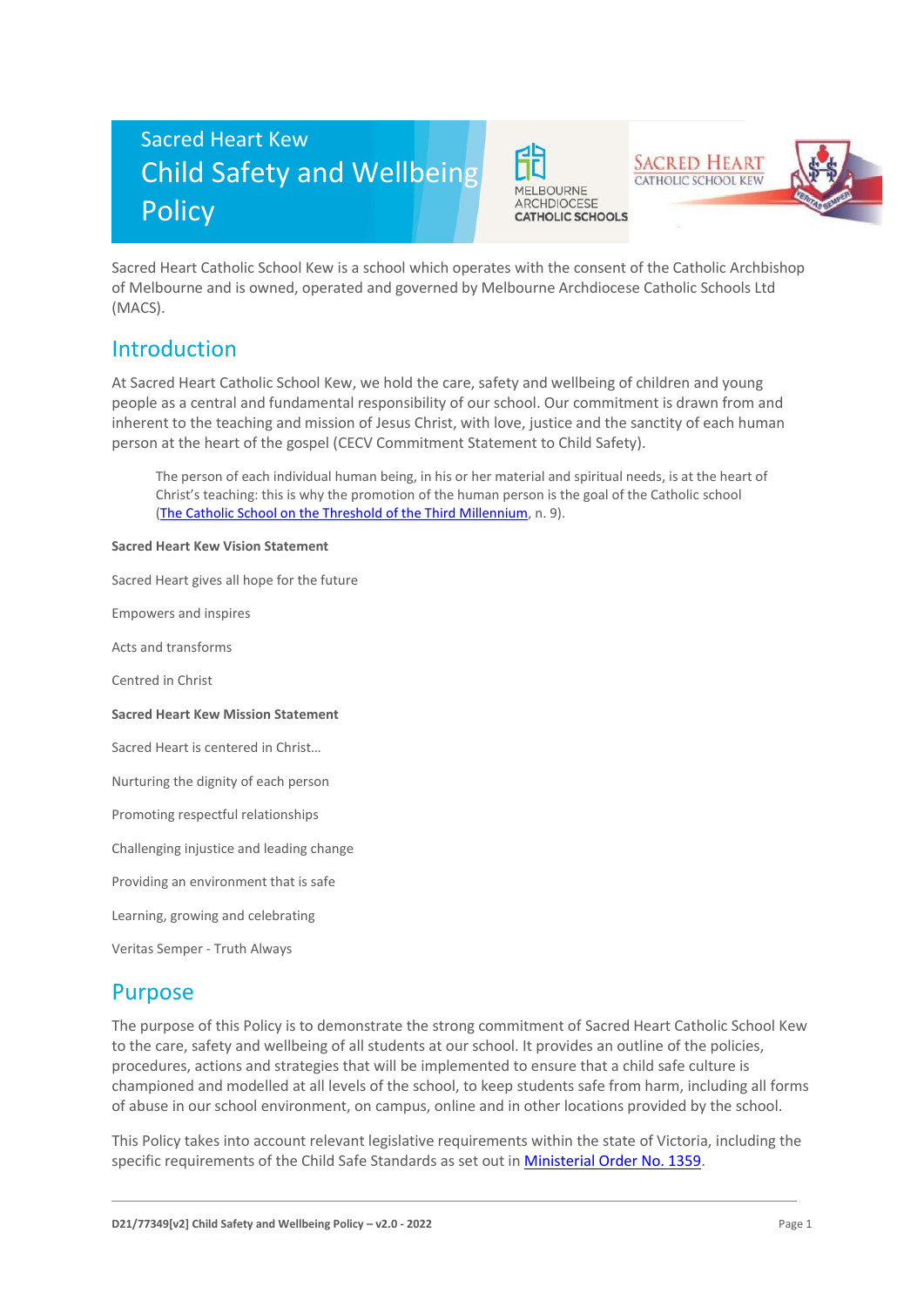This Policy applies to school staff, including school employees, volunteers, contractors and clergy. It should be read in conjunction with the following related school policies and procedures:

- 1. PROTECT: Identifying and Responding to Abuse Reporting obligations
- 2. Child Safety Code of Conduct
- 3. Reportable Conduct Policy.

### **Principles**

Catholic schools have a moral, legal and mission-driven responsibility to create nurturing school environments where children and young people are respected, their voices are heard, and they are safe and feel safe (CECV Commitment Statement to Child Safety).

The following principles underpin our commitment to child safety and wellbeing at Sacred Heart Catholic School Kew:

- All students deserve, as a fundamental right, safety and protection from all forms of abuse and neglect.
- Our school works in partnership with families and the community to ensure that they are engaged in decision-making processes, particularly those that have an impact on child safety and wellbeing and protection.
- All students have the right to a thorough and systematic education in all aspects of personal safety, in partnership with their parents/guardians/carers.
- All adults in our school, including teaching and non-teaching staff, clergy, volunteers and contractors, have a responsibility to care for children and young people, to positively promote their wellbeing, to identify and mitigate risks related to child safety and wellbeing in the school environment and to protect them from any kind of harm or abuse.
- The policies, guidelines and codes of conduct for the care, wellbeing and protection of students are based on honest, respectful and trusting relationships between adults and children and young people.
- Policies and practices demonstrate compliance with legislative requirements and cooperation with the Church, governments, the police and human services agencies.
- All persons involved in situations where harm is suspected or disclosed must be treated with sensitivity, dignity and respect.
- All members of the school community (including students and their families) are kept informed of child safety and wellbeing matters (where appropriate) and are involved in promoting child safety and wellbeing.
- Staff, clergy, volunteers, contractors, parents and students should feel free to raise concerns about child safety and wellbeing, knowing these will be taken seriously by school leadership.
- Appropriate confidentiality will be maintained, with information being provided to those who have a right or a need to be informed, either legally (including under legislated information sharing schemes being Child Information Sharing Scheme (CISS) or Family Violence Information Sharing Scheme (FVISS)) or pastorally.

### Definitions

**Child** means a child or young person who is under the age of 18 years.

#### **Child abuse** includes:

- (a) any act committed against a child involving:
	- (i) a sexual offence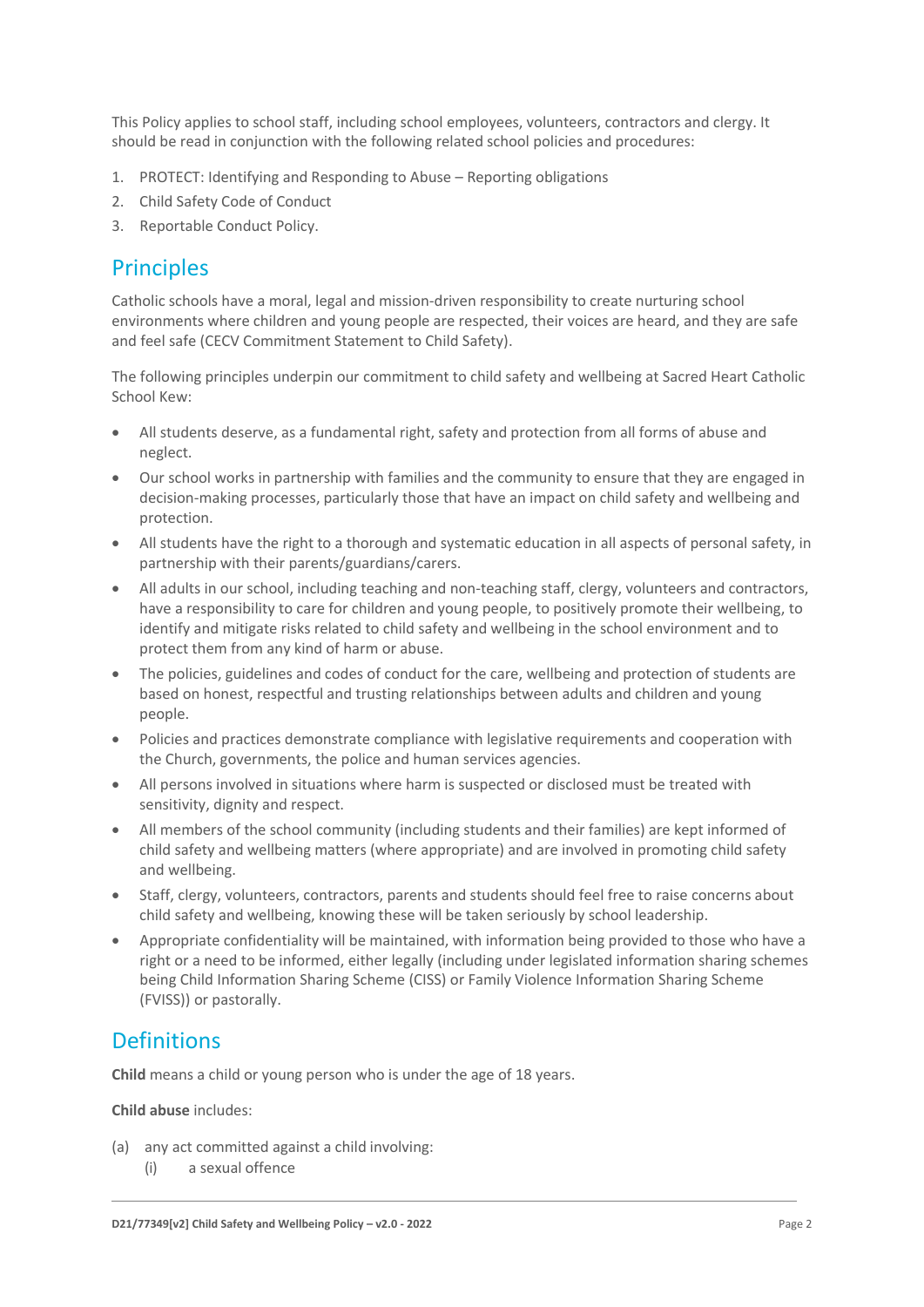- (ii) an offence under section 49B(2) of the *Crimes Act 1958* (grooming)
- (b) the infliction, on a child, of:
	- (i) physical violence
	- (ii) serious emotional or psychological harm
- (c) serious neglect of a child.

**Child safety** encompasses matters related to protecting all children from child abuse, managing the risk of child abuse, providing support to a child at risk of child abuse, and responding to suspicions, incidents, disclosures or allegations of child abuse (Ministerial Order No. 1359).

**Child neglect** includes a failure to provide the child with an adequate standard of nutrition, medical care, clothing, shelter or supervision to the extent that the health and physical development of the child is significantly impaired or placed at serious risk (PROTECT: Identifying and responding to all forms of abuse [in Victorian schools\)](http://www.cecv.catholic.edu.au/getmedia/ebe135a4-d1b3-48a0-81fe-50d4fc451bcd/Identifying-and-Responding-to-All-Forms-of-Abuse.aspx#page%3D27).

**Child physical abuse** generally consists of any non-accidental infliction of physical violence on a child by any person [\(PROTECT: Identifying and responding to all forms of abuse in Victorian schools\)](https://www.cecv.catholic.edu.au/getmedia/ebe135a4-d1b3-48a0-81fe-50d4fc451bcd/Identifying-and-Responding-to-All-Forms-of-Abuse.aspx#page%3D15).

**Child sexual abuse** is when a person uses power or authority over a child to involve them in sexual activity. It can include a wide range of sexual activity and does not always involve physical contact or force [\(PROTECT: Identifying and responding to all forms of abuse in Victorian schools\)](https://www.cecv.catholic.edu.au/getmedia/ebe135a4-d1b3-48a0-81fe-50d4fc451bcd/Identifying-and-Responding-to-All-Forms-of-Abuse.aspx#page%3D17).

**Emotional child abuse** occurs when a child is repeatedly rejected, isolated or frightened by threats, or by witnessing family violence [\(PROTECT: Identifying and responding to all forms of abuse in Victorian schools\)](https://www.cecv.catholic.edu.au/getmedia/ebe135a4-d1b3-48a0-81fe-50d4fc451bcd/Identifying-and-Responding-to-All-Forms-of-Abuse.aspx#page%3D26).

**Grooming** is when a person engages in predatory conduct to prepare a child for sexual activity at a later date. It can include communication and/or attempting to befriend or establish a relationship or other emotional connection with the child or their parent/carer (PROTECT: Identifying and responding to all [forms of abuse in Victorian schools\)](https://www.cecv.catholic.edu.au/getmedia/ebe135a4-d1b3-48a0-81fe-50d4fc451bcd/Identifying-and-Responding-to-All-Forms-of-Abuse.aspx#page%3D20).

**Mandatory reporting:** The legal requirement under the *Children, Youth and Families Act 2005* (Vic.) to protect children from harm relating to physical and sexual abuse. The Principal, registered teachers and early childhood teachers, school counsellors, religious clergy, medical practitioners and nurses at a school are mandatory reporters under this Act [\(PROTECT: Identifying and responding to all forms of abuse in](http://www.cecv.catholic.edu.au/getmedia/ebe135a4-d1b3-48a0-81fe-50d4fc451bcd/Identifying-and-Responding-to-All-Forms-of-Abuse.aspx#page%3D8)  [Victorian schools\)](http://www.cecv.catholic.edu.au/getmedia/ebe135a4-d1b3-48a0-81fe-50d4fc451bcd/Identifying-and-Responding-to-All-Forms-of-Abuse.aspx#page%3D8).

**Reasonable belief – mandatory reporting:** When school staff are concerned about the safety and wellbeing of a child or young person, they must assess that concern to determine if a report should be made to the relevant agency. This process of considering all relevant information and observations is known as forming a reasonable belief. A 'reasonable belief' or a 'belief on reasonable grounds' is not the same as having proof, but is more than mere rumour or speculation. A reasonable belief is formed if a reasonable person in the same position would have formed the belief on the same grounds [\(PROTECT:](http://www.cecv.catholic.edu.au/getmedia/ebe135a4-d1b3-48a0-81fe-50d4fc451bcd/Identifying-and-Responding-to-All-Forms-of-Abuse.aspx#page%3D35)  [Identifying and responding to all forms of abuse in Victorian schools\)](http://www.cecv.catholic.edu.au/getmedia/ebe135a4-d1b3-48a0-81fe-50d4fc451bcd/Identifying-and-Responding-to-All-Forms-of-Abuse.aspx#page%3D35).

**Reasonable belief – reportable conduct scheme:** When a person has a reasonable belief that a worker/volunteer has committed reportable conduct or misconduct that may involve reportable conduct. A reasonable belief is more than suspicion and there must be some objective basis for the belief. It does not necessitate proof or require certainty.

NOTE: the difference between the reasonable belief definitions under mandatory reporting and the reportable conduct scheme is the category of persons who are required to, or can, form the reasonable belief which forms the basis for a report.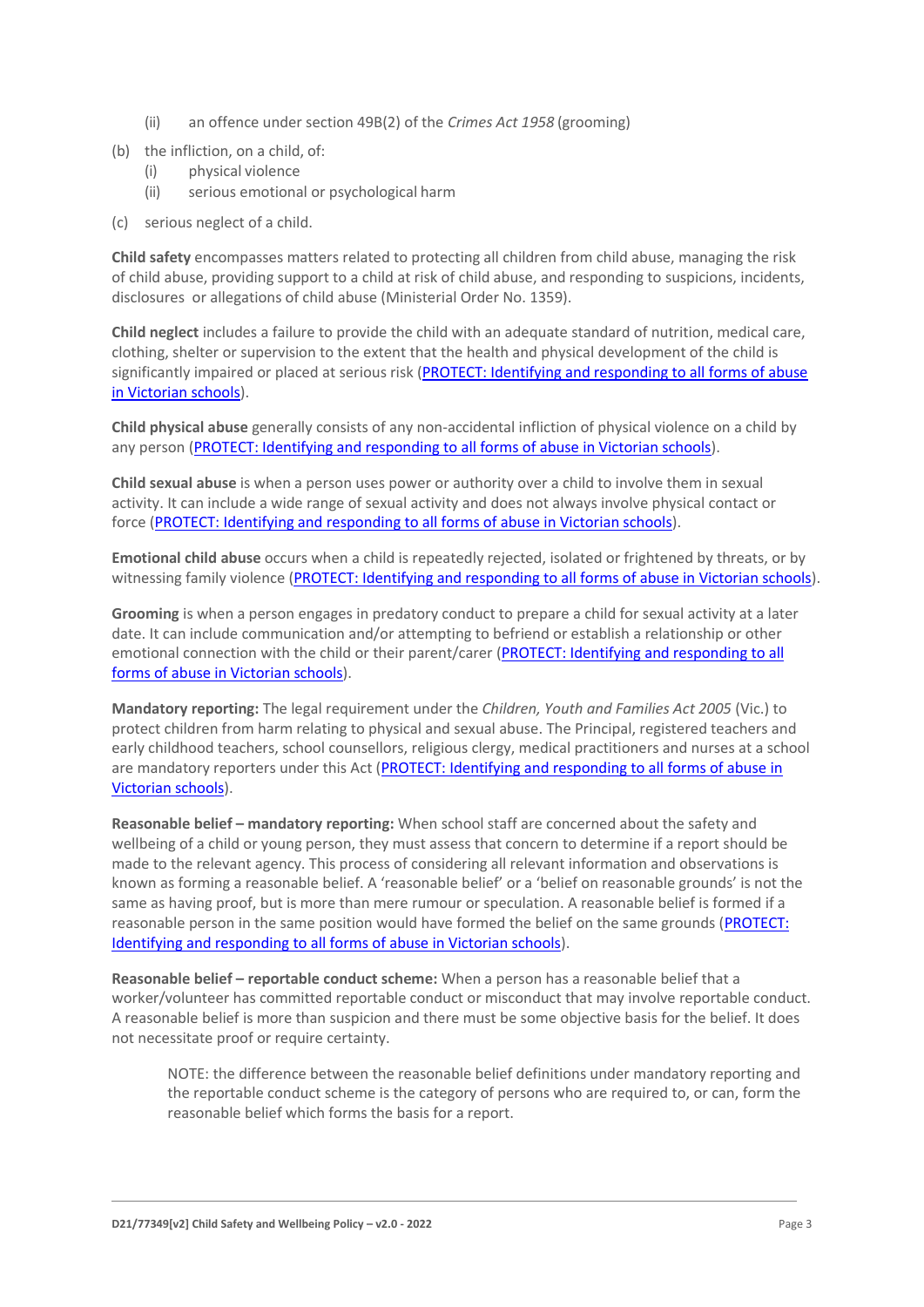**Reportable conduct:** Five types of reportable conduct are listed in the *Child Wellbeing and Safety Act 2005* (Vic.) (as amended by the *Children Legislation Amendment (Reportable Conduct) Act 2017*). These include:

- 1. sexual offences (against, with or in the presence of a child)
- 2. sexual misconduct (against, with or in the presence of a child)
- 3. physical violence (against, with or in the presence of a child)
- 4. behaviour that is likely to cause significant emotional or psychological harm
- 5. significant neglect.

**School environment** means any of the following physical, online or virtual places used during or outside school hours:

- a campus of the school
- online or virtual school environments made available or authorized by Sacred Heart Catholic School Kew for use by a child or student (including email, intranet systems, software, applications, collaboration tools and online services)
- other locations provided by the school or through a third-part provider for a child or student to use including, but not limited to, locations used for school camps, approved homestay accommodation, delivery of education and training, sporting events, excursions, competitions and other events) (Ministerial Order No. 1359).

**School staff** means an individual working in a school environment who is:

- directly engaged or employed by a school governing authority
- a contracted service provider engaged by MACS (whether or not a body corporate or any other person is an intermediary) engaged to perform child-related work for Sacred Heart Catholic School Kew
- a minister of religion, a religious leader or an employee or officer of a religious body associated with MACS (Ministerial Order No. 1359).

**Volunteer** means a person who performs work without remuneration or reward for Sacred Heart Catholic School Kew in the school environment.

### Policy commitments

All students enrolled at Sacred Heart Catholic School Kew have the right to feel safe and be safe. The safety and wellbeing of children in our care will always be our first priority and we do not and will not tolerate child abuse. We aim to create a child-safe and child-friendly environment where children are free to enjoy life to the full without any concern for their safety. There is particular attention paid to the most vulnerable children, including Aboriginal and Torres Strait Islander children, children from culturally and/or linguistically diverse backgrounds, children with a disability, children who are unable to live at home, international students, and LGBTIQ+ students.

#### **Our commitment to our students**

- We commit to the safety and wellbeing of all children and young people enrolled in our school.
- We commit to providing children and young people with positive and nurturing experiences.
- We commit to listening to children and young people, and empowering them by ensuring that they understand their rights (including to safety, information and participation), and by taking their views seriously and addressing any concerns that they raise with us.
- We commit to taking action to ensure that children and young people are protected from abuse or harm.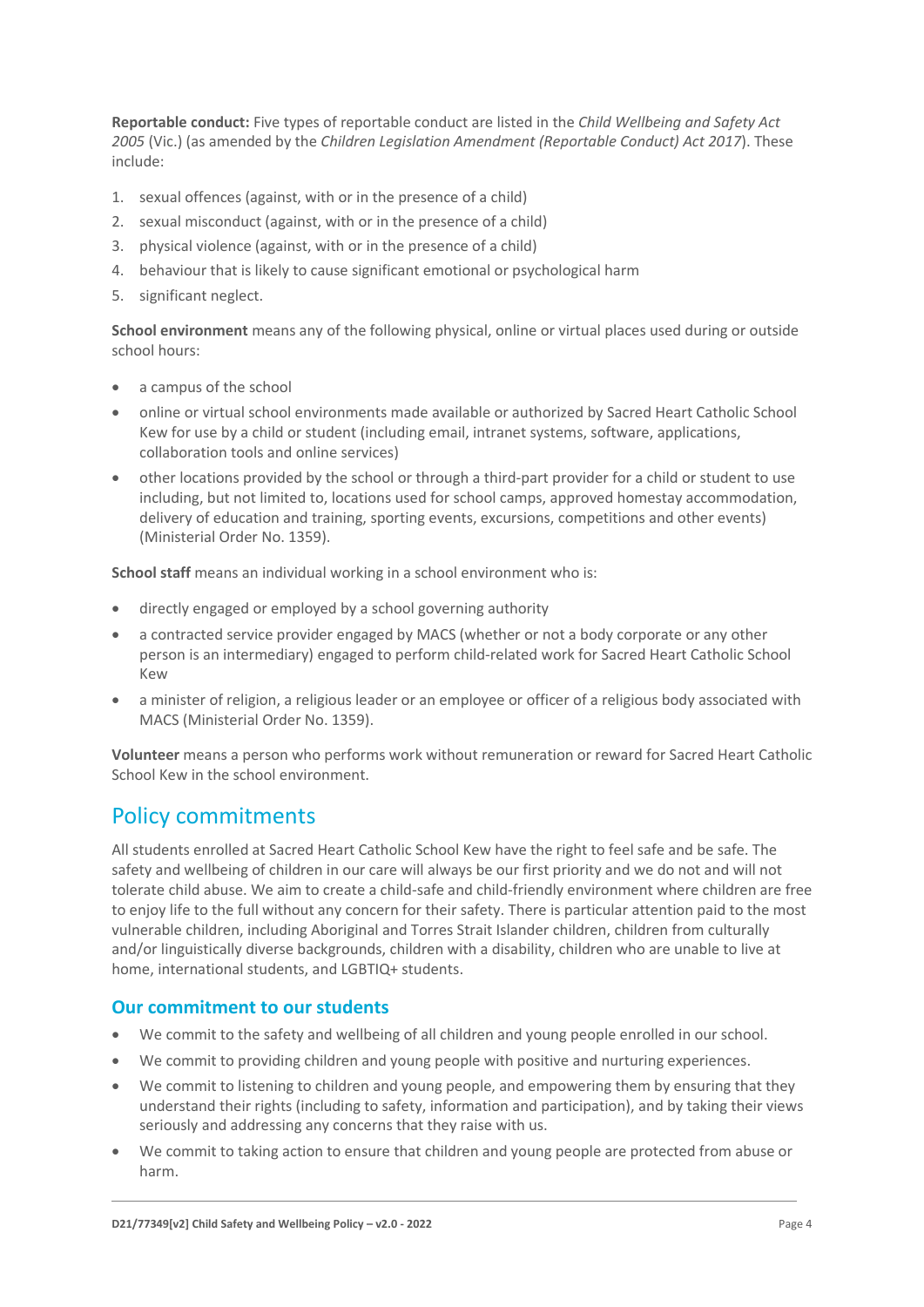- We commit to ensuring that the needs of all children and young people enrolled in our school are met, including those who are most vulnerable.
- We commit to recognising the importance of friendships and to encouraging support from peers, to help children and students feel safe and less isolated.
- We commit to developing a culture that facilitates and provides opportunities for children and student participation, and that strengthens the confidence and engagement of children and students by being responsive to their input.
- We commit to teaching children and young people the necessary skills and knowledge to understand and maintain their personal safety and wellbeing.
- We commit to seeking input and feedback from students regarding the creation of a safe school environment.

### **Our commitment to parents, guardians and carers**

- We commit to communicating honestly and openly with parents, guardians and carers about the wellbeing and safety of their children.
- We commit to engaging with, and listening to, the views of parents, guardians and carers about our child safety and wellbeing practice, policies and procedures.
- We commit to transparency in our decision-making with parents, guardians and carers where it will not compromise the safety of children or young people.
- We commit to open engagement and communication with parents, guardians and carers about our child safe approach and our operations and governance related to child safety and wellbeing.
- We commit to ensuring that relevant information relating to child safety and wellbeing is accessible to parents, guardians and carers.
- We commit to acknowledging the cultural diversity of students and families, and being sensitive to how this may impact on student safety issues.
- We commit to continuously reviewing and improving our systems to protect children from abuse.

### **Our commitment to our school staff (school employees, volunteers, contractors and clergy)**

- We commit to providing all Sacred Heart Catholic School Kew staff with the necessary support to enable them to fulfil their roles, and to ensure that staff are attuned to signs of harm and are able to facilitate child-friendly ways for children and students to express their views, participate in decisionmaking and raise their concerns. This will include regular and appropriate learning opportunities.
- We commit to providing regular opportunities to clarify and confirm policy and procedures in relation to child safety and wellbeing, and young people's protection and wellbeing. This will include annual training in the principles and intent of the Child Safety and Wellbeing Policy and Child Safety Code of Conduct, and staff responsibilities to report concerns.
- We commit to listening to all concerns voiced by Sacred Heart Catholic School Kew staff, clergy, volunteers and contractors about keeping children and young people safe from harm.
- We commit to providing opportunities for Sacred Heart Catholic School Kew school employees, volunteers, contractors and clergy to receive formal debriefing and counselling arising from incidents of the abuse of a child or young person.

### Responsibilities and organisational arrangements

Everyone employed or volunteering at Sacred Heart Catholic School Kew has a responsibility to understand the important and specific role they play individually and collectively to ensure a child safe culture in which the wellbeing and safety of all students is at the forefront of all they do and every decision they make (CECV Commitment Statement to Child Safety).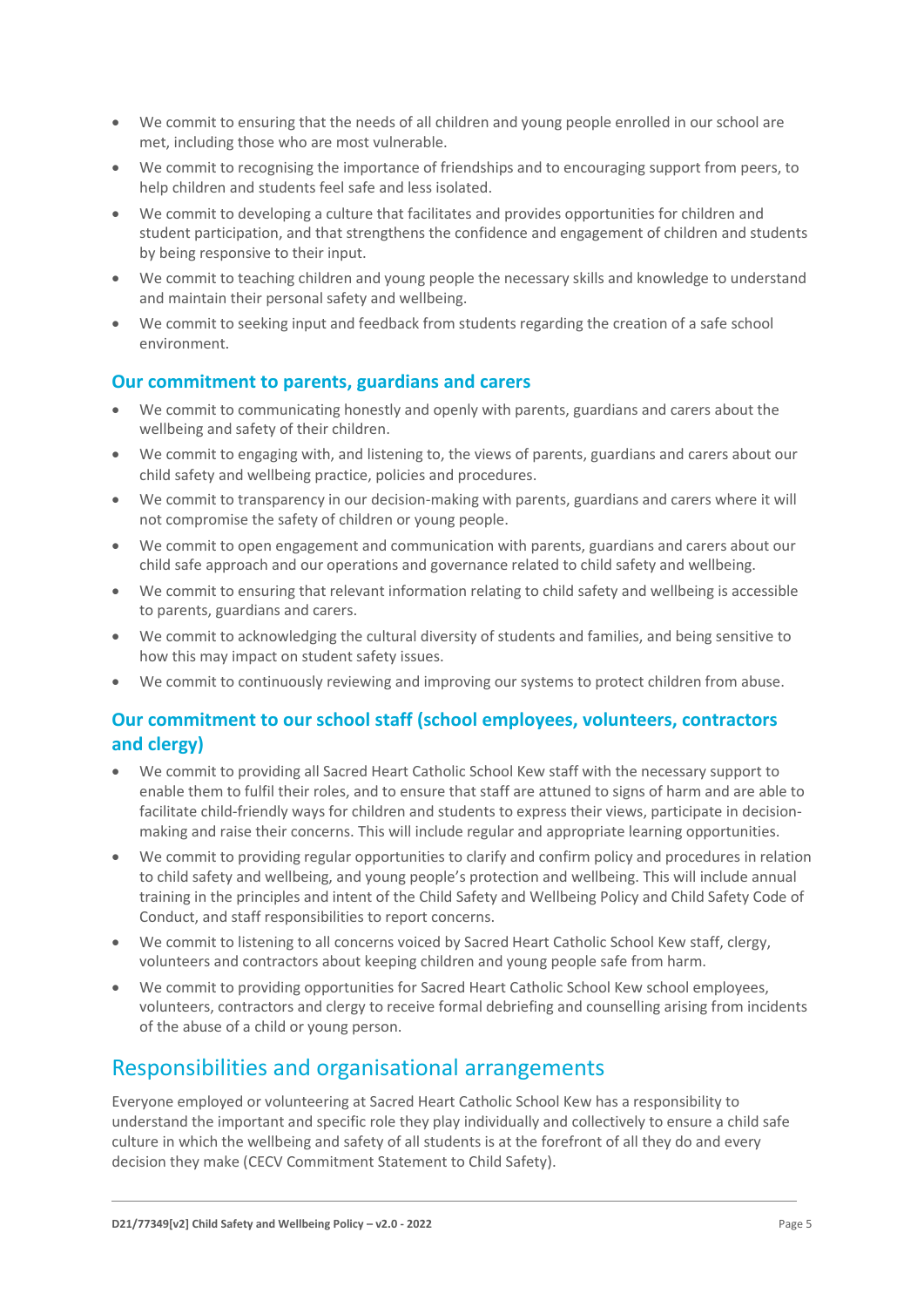The school has allocated roles and responsibilities for child safety and wellbeing as follows:

*Our School Principal, Deputy Principal, Learning Diversity and Student Wellbeing Leader and other staff members, lead our school staff in all matters related to Child Safety and Wellbeing at Sacred Heart Catholic School Kew. These key people form the Child Safety Team at our school.* 

### **Guide to responsibilities of school leadership**

The Principal, the school governing authority and school leaders at Sacred Heart Catholic School Kew recognise their particular responsibility to ensure the development of preventative and proactive strategies that promote a culture of openness, awareness of and shared responsibility for child safety and wellbeing. Responsibilities include:

- creating an environment for children and young people to be safe and to feel safe
- upholding high principles and standards for all staff, clergy, volunteers and contractors
- promoting models of behaviour between adults and children and young people based on mutual respect and consideration
- ensuring thorough and rigorous practices are applied in the recruitment, screening and ongoing professional learning of staff and volunteers
- ensuring that school personnel have regular and appropriate learning to develop their knowledge of, openness to and ability to prevent, identify and address child safety and wellbeing matters
- ensuring that the school has in place appropriate risk management strategies and practices that focus on preventing, identifying and mitigating risks related to child safety and wellbeing in the school environment
- providing regular opportunities to clarify and confirm legislative obligations, policy and procedures in relation to children and young people's protection and wellbeing
- ensuring the school meets the specific requirements of the Victorian Child Safe Standards as set out in Ministerial Order No. 1359
- ensuring the school takes specific action to protect children from abuse in line with the three new criminal offences introduced under the *Crimes Act 1958* (Vic.) and in line wit[h PROTECT: Identifying](http://www.cecv.catholic.edu.au/getmedia/ebe135a4-d1b3-48a0-81fe-50d4fc451bcd/Identifying-and-Responding-to-All-Forms-of-Abuse.aspx)  [and responding to all forms of abuse in Victorian schools](http://www.cecv.catholic.edu.au/getmedia/ebe135a4-d1b3-48a0-81fe-50d4fc451bcd/Identifying-and-Responding-to-All-Forms-of-Abuse.aspx)
- ensuring the school understands and reports all matters that may constitute reportable conduct under the Reportable Conduct Scheme and in accordance with the School's reportable conduct policy
- sharing information under legislated information sharing schemes (CISS and FVISS) in accordance with the school's prescribed role as an ISE
- ensuring that the school monitors and reviews the risks related to child safety and wellbeing, including evaluating the effectiveness of the implementation of its risk controls, on an annual basis.

#### **Guide to responsibilities of school staff**

Responsibilities of school staff (school employees, contractors and clergy) and volunteers include:

- treating children and young people with dignity and respect, acting with propriety, providing a duty of care, and protecting children and young people in their care
- following the legislative and internal school policies, procedures and processes in the course of their work, if they form a reasonable belief that a child or young person has been or is being abused or neglected
- providing a physically and psychologically safe environment where the wellbeing of children and young people is nurtured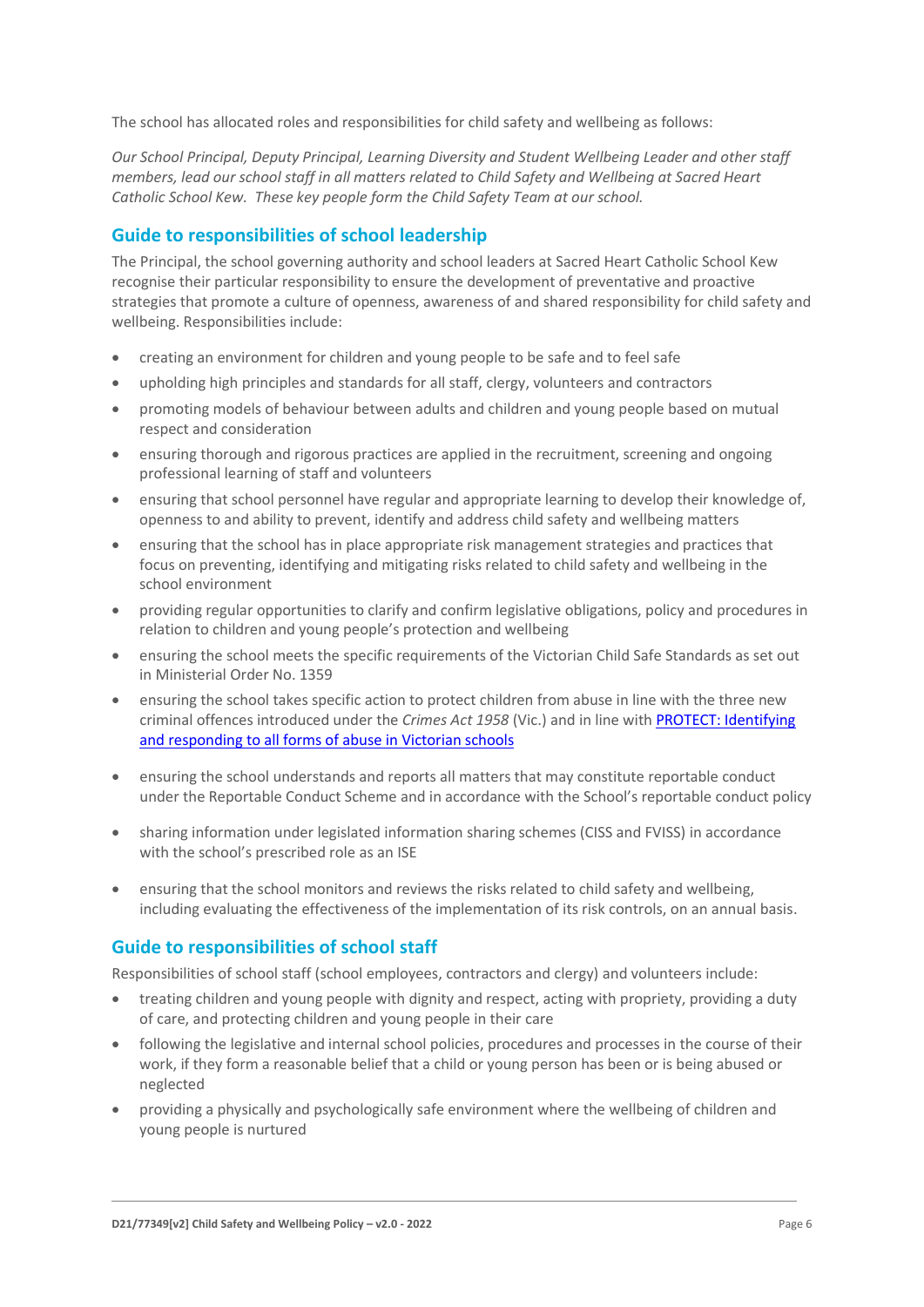- undertaking regular training and education in order to understand their individual responsibilities in relation to child safety, and the wellbeing of children and young people, including ways to prevent, identify and mitigate risks relating to child safety and wellbeing
- assisting children and young people to develop positive, responsible and caring attitudes and behaviours which recognise the rights of all people to be safe and free from abuse
- following the school's Child Safety Code of Conduct
- where risks of child abuse are identified, ensuring that action is taken to mitigate against those risks and that risks and actions are appropriately recorded.

### **Organisational arrangements**

The Principal has the overall leadership role in monitoring and responding to the policy, procedures and practices for child safety and wellbeing in Sacred Heart Catholic School Kew in accordance with this Policy.

We have appointed a Child Safety and Wellbeing Lead/Officer and the role description is available in the staff handbook:

- The Child Safety and Wellbeing Team assists the Principal.
- The Child Safety and Wellbeing Team works in preventing, identifying and mitigating risks in child safety and wellbeing.
- The Child Safety and Wellbeing Team also supports the Principal to monitor implementation of school policies, procedures and practices, to monitor and review the risks associated with child safety and wellbeing (including by and to identify professional learning.

Sacred Heart Catholic School Kew's website and newsletter will provide information to keep parents and carers informed of child safety and wellbeing commitments, procedures and arrangements.

# Expectation of our school staff and volunteers – Child Safety Code of **Conduct**

At Sacred Heart Catholic School Kew, we expect school employees, volunteers, contractors and clergy to proactively ensure the safety and wellbeing of students at all times, to identify concerns about child safety and wellbeing and to take appropriate action if there are concerns about the safety and wellbeing of any child at the school. All school staff must remain familiar with the relevant laws, the code of conduct, and policies and procedures in relation to child protection, and comply with all requirements. We have developed [a Child Safety Code of Conduct](https://www.shkew.catholic.edu.au/_files/ugd/09d245_292c09ed35d34de99e7cabe91b68a500.pdf) which recognises the critical role that school staff play in protecting the students in our care and establishes clear expectations of school employees, volunteers, contractors and clergy for appropriate behaviour with children in order to safeguard them against abuse and/or neglect.

Our Code also protects school staff and volunteers through clarification of acceptable and unacceptable behaviour.

# Student safety and participation

At Sacred Heart Catholic School Kew, we actively encourage all students to openly express their views and feel comfortable about giving voice to the things that are important to them.

We teach students about what they can do if they feel unsafe and enable them to understand, identify, discuss and report their concerns. We listen to and act on any concerns students, or their parents or carers, raise with us.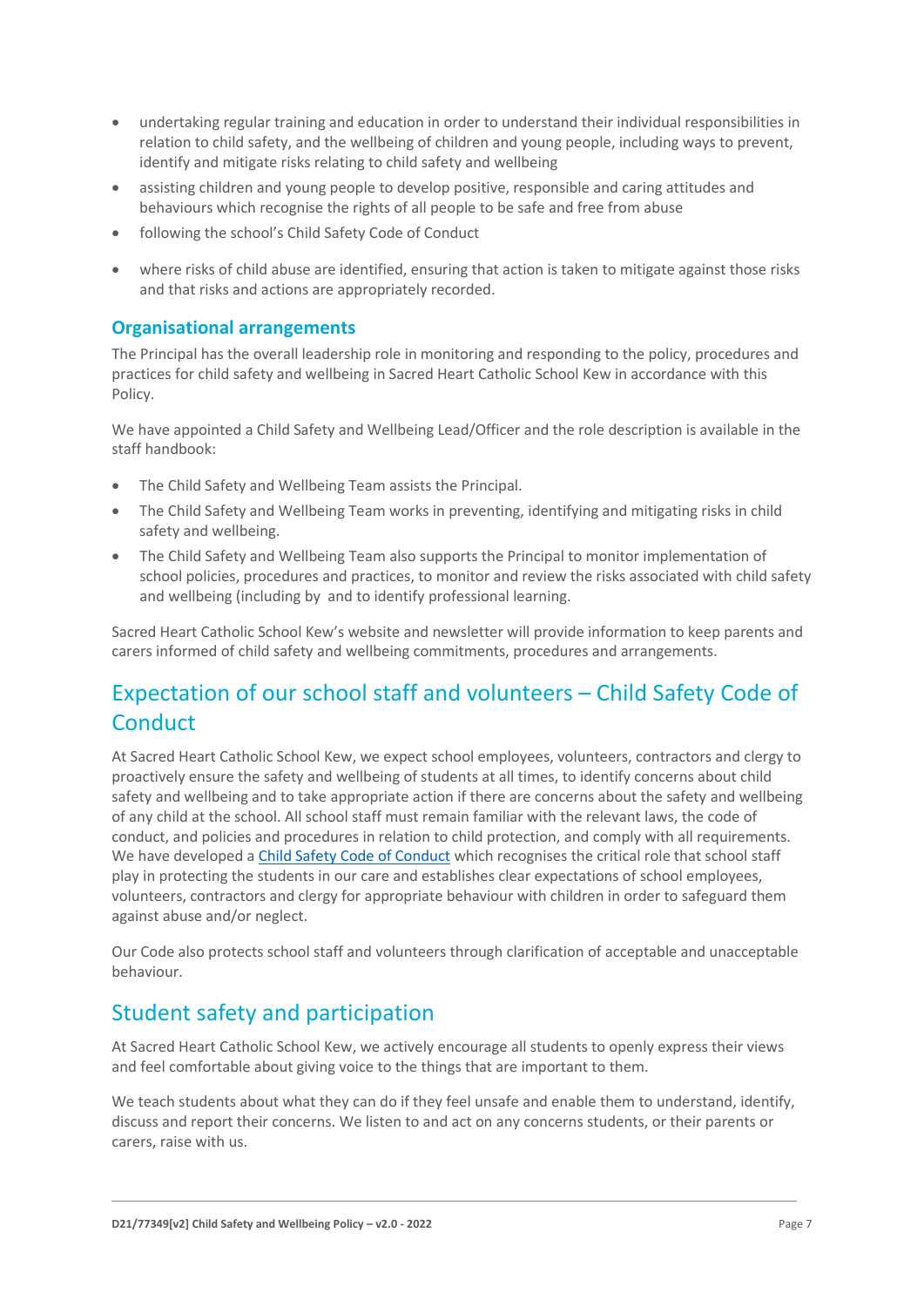The curriculum design integrates appropriate knowledge and skills to enhance students' understanding of being safe, as well as their understanding of their rights to safety, information and participation. Teaching and learning strategies that acknowledge and support student agency and voice are implemented. We ensure that students are offered access to sexual abuse prevention programs and to relevant related information in an age-appropriate way.

We have developed appropriate education about:

- standards of behaviour for students attending our school
- healthy and respectful relationships (including sexuality)
- resilience
- child abuse awareness and prevention.

We have also developed curriculum planning documents that detail the strategies and actions the school takes to implement its obligations to ensure that:

- children and students are informed about all of their rights, including to safety, information and participation
- the importance of friendship is recognised and support from peers is encouraged, to help children and students feel safe and be less isolated
- staff and volunteers are attuned to signs of harm and facilitate child-friendly ways for children and students to express their views, participate in decision-making and raise their concerns
- we have strategies in place to develop a culture that facilitates participation and is responsive to the input of children and students
- we provide opportunities for children and students to participate and is responsive to their contributions to strengthen confidence and engagement
- students are offered access to sexual abuse prevention programs and to relevant information in an age-appropriate way.

# Reporting and responding

Our school creates records relevant to any child safety complaints, disclosures or breaches of the Child Safety Code of Conduct, and maintains and disposes of those records in accordance with security and privacy requirements and [Public Record Office Victoria Recordkeeping Standards](https://prov.vic.gov.au/sites/default/files/files/documents/1906v1.0.pdf) (including minimum retention periods). Our school complies with legal obligations that relate to managing the risk of child abuse under the *Children, Youth and Families Act 2005* (Vic.), the *Crimes Act 1958* (Vic.), the *Child Wellbeing and Safety Act 2005* (Vic.) and the recommendations of the *[Betrayal of Trust](http://www.parliament.vic.gov.au/fcdc/article/1788)* report.

Child protection reporting obligations fall under separate pieces of legislation with differing reporting requirements.

Our school's [PROTECT: Identifying and Responding to Abuse](https://www.shkew.catholic.edu.au/_files/ugd/09d245_f429ecd42a354428acab3a90067c4a64.pdf) – Reporting obligations, updated on 10.6.2022, sets out the actions required under the relevant legislation when there is a reasonable belief that a child at our school is in need of protection or a criminal offence has been committed, and provides guidance and procedures on how to make a report.

Our policy assists staff, volunteers and families to:

- identify the indicators of a child or young person who may be in need of protection
- understand how a reasonable belief is formed under the reportable conduct scheme as well as mandatory reporting
- make a report of a child or young person who may be in need of protection
- comply with mandatory reporting obligations under child protection law, and their legal obligations relating to child abuse and grooming under criminal law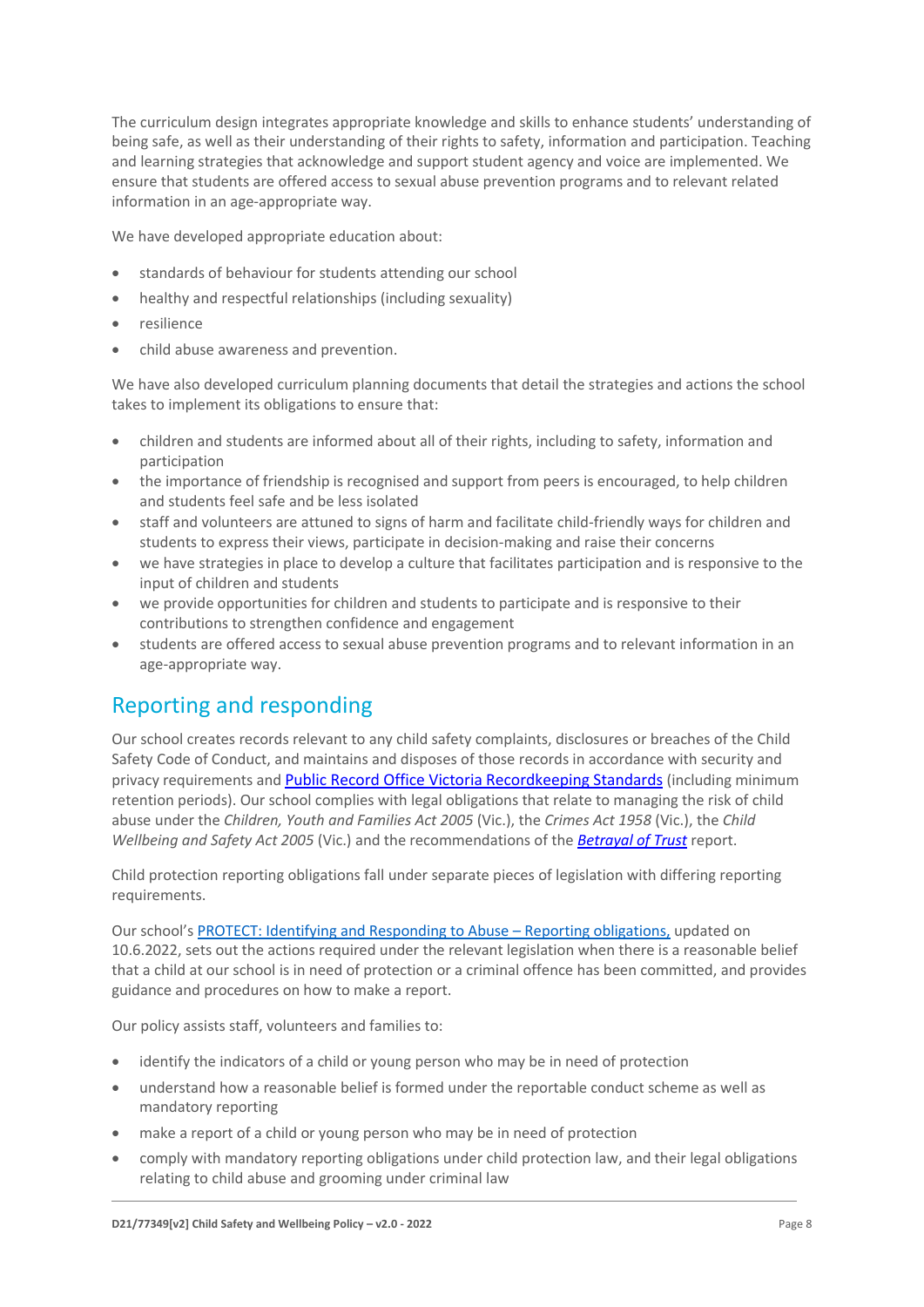- understand and comply with information sharing and recordkeeping obligations
- comply with reporting obligations under the reportable conduct scheme including obligations to report and investigate allegations of reportable conduct.

Our school has also established additional internal procedures and processes to help ensure that appropriate action is taken to prevent, identify and respond to concerns about the wellbeing and/or safety of a student.

Our school is a prescribed Information Sharing Entity (ISE) meaning that, where legislated requirements are met, it is able to share confidential information with other ISEs to promote child wellbeing or safety under the CISS or FVISS.

At Sacred Heart Catholic School Kew, if any member of our school community has concerns for a child's safety they need to discuss, they can notify the school Principal, the Deputy Principal or the designated Child Safety and Wellbeing Lead/Officer.

If the Principal or Child Safety and Wellbeing Officer is not available, then it should be discussed with a member of the school leadership team. Alternatively, any member of the school community may report directly to the responsible authority.

The staff member, supported by the Principal or designated Child Safety and Wellbeing Officer will follow the step-by-step guide to making a report as outlined in the Four Critical Actions [for Schools: Responding](https://www.education.vic.gov.au/Documents/about/programs/health/protect/FourCriticalActions_ChildAbuse.pdf)  [to Incidents, Disclosures and Suspicions of Child Abuse.](https://www.education.vic.gov.au/Documents/about/programs/health/protect/FourCriticalActions_ChildAbuse.pdf)

# Screening and recruitment of school staff

Sacred Heart Catholic School Kew will apply thorough and rigorous screening processes in the recruitment of employees and volunteers involved in child-connected work. Our commitment to child safety and wellbeing and our screening requirements are included in all advertisements for such employee, contractor and volunteer positions, and all applicants are provided with copies of the school's Child Safety Code of Conduct and the Child Safety and Wellbeing Policy.

Each job description for staff involved in child-connected work has a clear statement that sets out the requirements, duties and responsibilities regarding child safety and wellbeing for those in that role and the occupant's essential qualifications, experience and attributes in relation to child safety and wellbeing.

When recruiting and selecting employees, contractors and volunteers involved in child-connected work, we ensure that we gather, verify and record the following information about any person we propose to engage:

- confirm the applicant's Working with Children Check and National Police Check status and/or professional registration (as relevant)
- obtain proof of personal identity and any essential or relevant professional or other qualifications
- verify the applicant's history of work involving children
- obtain references that address the applicant's suitability for the job and working with children.

We will also ensure that appropriate supervision or support arrangements are in place in relation to the induction of new school staff into the school's policies, codes, practices and procedures governing child safety and wellbeing and child-connected work.

We have procedures and processes for monitoring and assessing the continuing suitability of school staff and volunteers to work with children, including regular reviews of the status of Working with Children Checks and staff professional registration requirements such as Victorian Institute of Teaching (VIT) registration.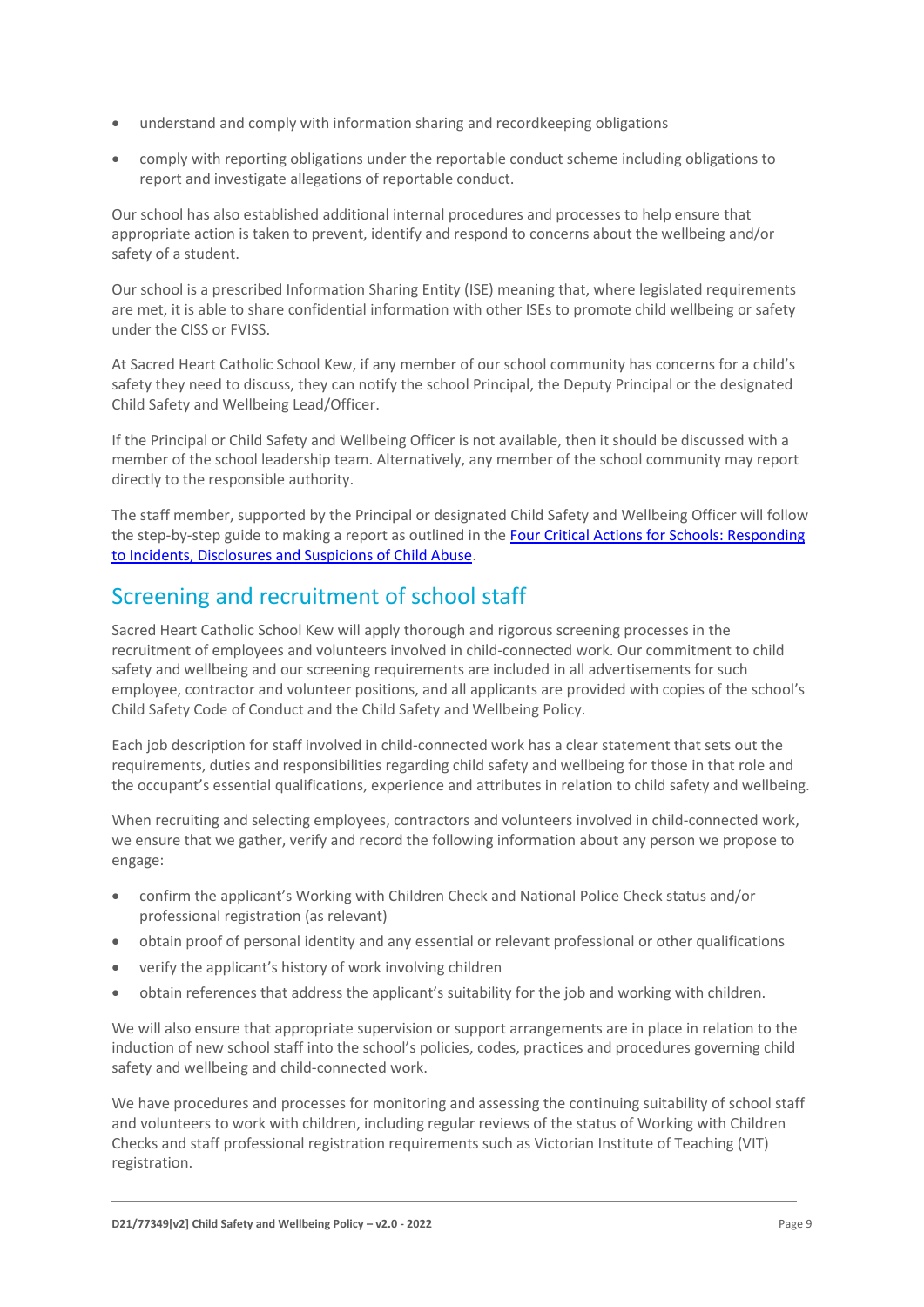Sacred Heart Catholic School Kew implements the following CECV guidelines:

- *Guidelines on the Employment of Staff in Catholic Schools*
- *Guidelines on the Engagement of Volunteers in Catholic Schools*
- *Guidelines on the Engagement of Contractors in Catholic Schools*
- *NDIS/External Providers: Guidelines for Schools*.

### Child safety and wellbeing – education and training for school staff

Sacred Heart Catholic School Kew provides employees, volunteers and clergy with regular and appropriate opportunities to develop their knowledge of, openness to and ability to address child safety and wellbeing matters. This includes induction, ongoing training and professional learning to ensure that everyone understands their professional and legal obligations and responsibilities, and the procedures for reporting suspicion of child abuse and neglect.

At least annually, our professional learning and training addresses:

- staff's individual and collective obligations and responsibilities for managing the risk of child abuse
- preventing, identifying and mitigating child abuse risks in the school environment without compromising a child or student's right to privacy, access to information, social connections and learning opportunities
- the reportable conduct scheme
- our school's current child safety standards (including this Policy, the Child Safety Code of Conduct and any other policies and procedures relating to child safety and wellbeing, including in relation to managing complaints and concerns related to child abuse)
- guidance on recognizing indicators of child harm including harm caused by other children and students
- guidance on responding effectively to issues of child safety and wellbeing and supporting colleagues who disclose harm
- guidance on how to build culturally safe environments for children and students
- guidance on their information sharing and recordkeeping obligations, including under th[e Public](https://prov.vic.gov.au/sites/default/files/files/documents/1906v1.0.pdf)  [Record Office Victoria Recordkeeping Standards.](https://prov.vic.gov.au/sites/default/files/files/documents/1906v1.0.pdf)

### Diversity and equity – strategies and actions

At Sacred Heart Catholic School Kew, we are committed to ensuring that equity is upheld, and that diverse needs are respected in policy and practice. We aim to ensure that:

- all school staff and volunteers understand the diverse circumstances of children and students
- our school provides support and responds to vulnerable children and students
- children, students, staff, volunteers and the school community have access to information, support and complaints processes in ways that are culturally safe, accessible and easy to understand
- the school pays particular attention to the needs of students with disability, students from culturally and linguistically diverse backgrounds, students who are unable to live at home, international students, and LGBTIQ+ students
- the school pays particular attention to the needs of Aboriginal students and provides and promotes a culturally safe environment for them.
	- *Catholic Archdiocese of Melbourne – [Welcoming Each Other: Guidelines for Interfaith Education](http://www.cam1.org.au/eic/welcoming/index.html)  [in the Schools of the Archdiocese of Melbourne](http://www.cam1.org.au/eic/welcoming/index.html)*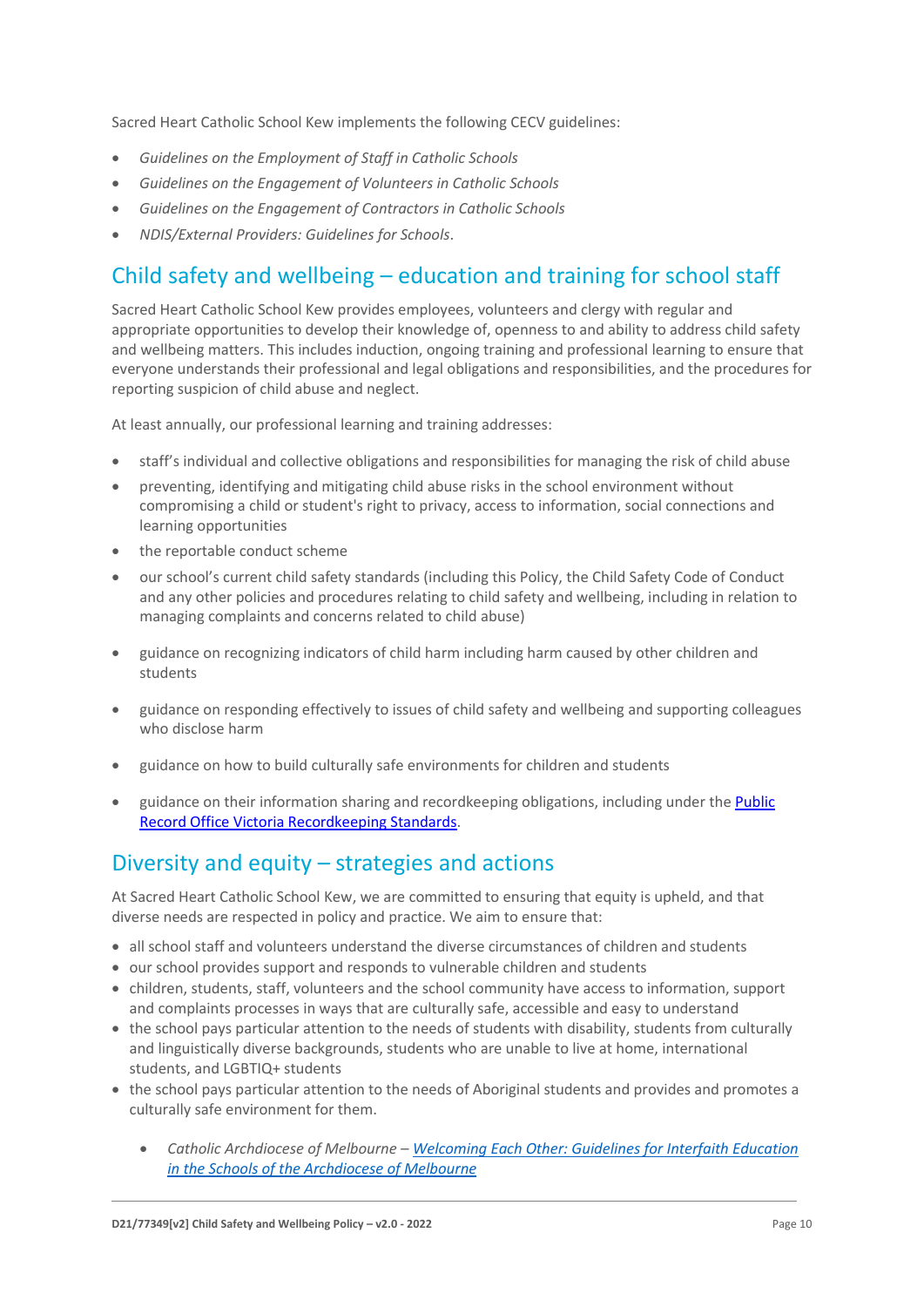- **•** Catholic Education Commission of Victoria (CECV) *Aboriginal and Torres Strait Islander [Education Action Plan](https://www.cecv.catholic.edu.au/getmedia/bd494d6a-2d58-4f9b-94a2-85f3ab75e7ea/CECV-Aboriginal-and-Torres-Strait-Islander-Education-Action-Plan.aspx?ext=.pdf)*
- *CECV – [Aboriginal and Torres Strait Islander Perspectives](https://cevn.cecv.catholic.edu.au/Melb/Student-Support/Cultural-Diversity/ATSI-perspectives)*
- *CECV – [Assessing and Intervening with Impact](https://cevn.cecv.catholic.edu.au/Melb/Document-File/Students-Support/Practices/Assessing-and-intervening-with-impact)*
- *CECV – [Guidelines for Supporting New Arrivals and Refugees](https://www.cecv.catholic.edu.au/getmedia/b1a8935d-5f90-45e6-bb28-828e23c83366/CECV-Guidelines-for-New-Arrivals-and-Refugees-2020-2022.aspx?ext=.pdf)*
- *CECV – [Intervention Framework](https://www.cecv.catholic.edu.au/getmedia/757e80aa-1c1a-4510-8d8a-f1ca72a92adb/CECV-Intervention-Framework-2021-overview.aspx?ext=.pdf)*
- *CECV – [Parent Guide to Program Support Groups](https://www.cecv.catholic.edu.au/getmedia/8067c3e8-72f0-402c-9b78-60450b06c689/Parent-Guide-to-Program-Support-Groups.aspx?ext=.pdf)*
- *CECV – [Personal Care Support in Schools](https://www.cecv.catholic.edu.au/getmedia/56a1892e-fc3f-45f8-b057-daa8dd462dfd/CECV-Personal-Care-Support-in-Schools.aspx?ext=.pdf)*
- *CECV – [Positive Behaviour Guidelines](https://www.cecv.catholic.edu.au/getmedia/bc1d235d-9a98-4bb4-b3ac-84b50fa7c639/CECV-Positive-Behaviour-Guidelines_FINAL2.aspx?ext=.pdf)*
- *Catholic Education Melbourne (CEM) – Horizons of Hope – [Vision, Context, Strategy, Practice](https://cevn.cecv.catholic.edu.au/Melb/Curriculum/Horizons-of-Hope)*
- *CEM – [Identity and Growth: A perspective for Catholic schools](https://cevn.cecv.catholic.edu.au/Melb/MI/Identity-Growth)*
- *Catholic Education South Australia – [Children: Close to the Mystery of God](https://safeguardingchildren.acu.edu.au/-/media/feature/micrositesarticles/safeguardingchildren/children_close_to_mystery_of_god_-vjuly2015rev_20150825.pdf?la=en&hash=A5234C17459BAE41E54584FAA066B9A0)*
- *Edmund Rice Education Australia (EREA) – [Live Life to the Full: EREA Safe & Inclusive Learning](https://www.erea.edu.au/wp-content/uploads/2020/09/Safe_and_inclusive_Resource.pdf)  [Communities Statement](https://www.erea.edu.au/wp-content/uploads/2020/09/Safe_and_inclusive_Resource.pdf)*
- *MACS – [Allways: A guide to supporting all learners in all ways always](https://www.macs.vic.edu.au/CatholicEducationMelbourne/media/Documentation/Documents/Allways-A4-book-Guide-web.pdf)*
- *MACS – [Religious Education Curriculum](https://resource-macs.com/)*
- *National Catholic Education Commission – Framework for [Student Faith Formation in Catholic](https://www.ncec.catholic.edu.au/doclink/student-faith-formation-in-catholic-schools-february-2022/eyJ0eXAiOiJKV1QiLCJhbGciOiJIUzI1NiJ9.eyJzdWIiOiJzdHVkZW50LWZhaXRoLWZvcm1hdGlvbi1pbi1jYXRob2xpYy1zY2hvb2xzLWZlYnJ1YXJ5LTIwMjIiLCJpYXQiOjE2NDQyNzM3NTYsImV4cCI6MTY0NDM2MDE1Nn0.jGLDyhU7PGuIaDiSI4Pv5ODo78qVCxDaI9e5o0m7CVg)  [Schools](https://www.ncec.catholic.edu.au/doclink/student-faith-formation-in-catholic-schools-february-2022/eyJ0eXAiOiJKV1QiLCJhbGciOiJIUzI1NiJ9.eyJzdWIiOiJzdHVkZW50LWZhaXRoLWZvcm1hdGlvbi1pbi1jYXRob2xpYy1zY2hvb2xzLWZlYnJ1YXJ5LTIwMjIiLCJpYXQiOjE2NDQyNzM3NTYsImV4cCI6MTY0NDM2MDE1Nn0.jGLDyhU7PGuIaDiSI4Pv5ODo78qVCxDaI9e5o0m7CVg)*
- *[Victorian Curriculum F](https://victoriancurriculum.vcaa.vic.edu.au/)–10*
- *Victorian Department of Education and Training (DET) [Out-of-Home Care Education Commitment](https://www.cecv.catholic.edu.au/getmedia/11631bac-6208-4324-887e-0aca88189126/OoHC-Education-Commitment.aspx?ext=.pdf)*
- *Victorian DET – [Resilience, Rights and Respectful Relationships,](https://fuse.education.vic.gov.au/ResourcePackage/ByPin?pin=2JZX4R) incorporating a Catholic context*

### Family engagement – strategies and actions

Sacred Heart Catholic School Kew ensures that families, carers and other members of the school community are informed about relevant child safety and wellbeing matters and are involved in the promotion of child safety and wellbeing at the school. We aim to ensure that:

- families participate in decisions relating to child safety and wellbeing which affect their child
- we engage and openly communicate with families, carers and other members of the school community about our child safe approach
- all members of the school community have access to information relating to child safety and wellbeing
- families, carers and other members of the school community have the opportunity to provide input into the development and review of the school's child safety and wellbeing policies and practices
- families, carers and other members of the school community are informed about the operations and governance of the school in relation to child safety and wellbeing.

### Risk management

At Sacred Heart Catholic School Kew, we are committed to proactively and systematically identifying and assessing risks to student safety across our whole school environment, and reducing or eliminating (where possible) all potential sources of harm. We document, implement, monitor and annually review our risks and risk management strategies for child safety and wellbeing, evaluate the effectiveness of the implementation of our risk controls and ensure that the strategies change as needed and as new risks arise.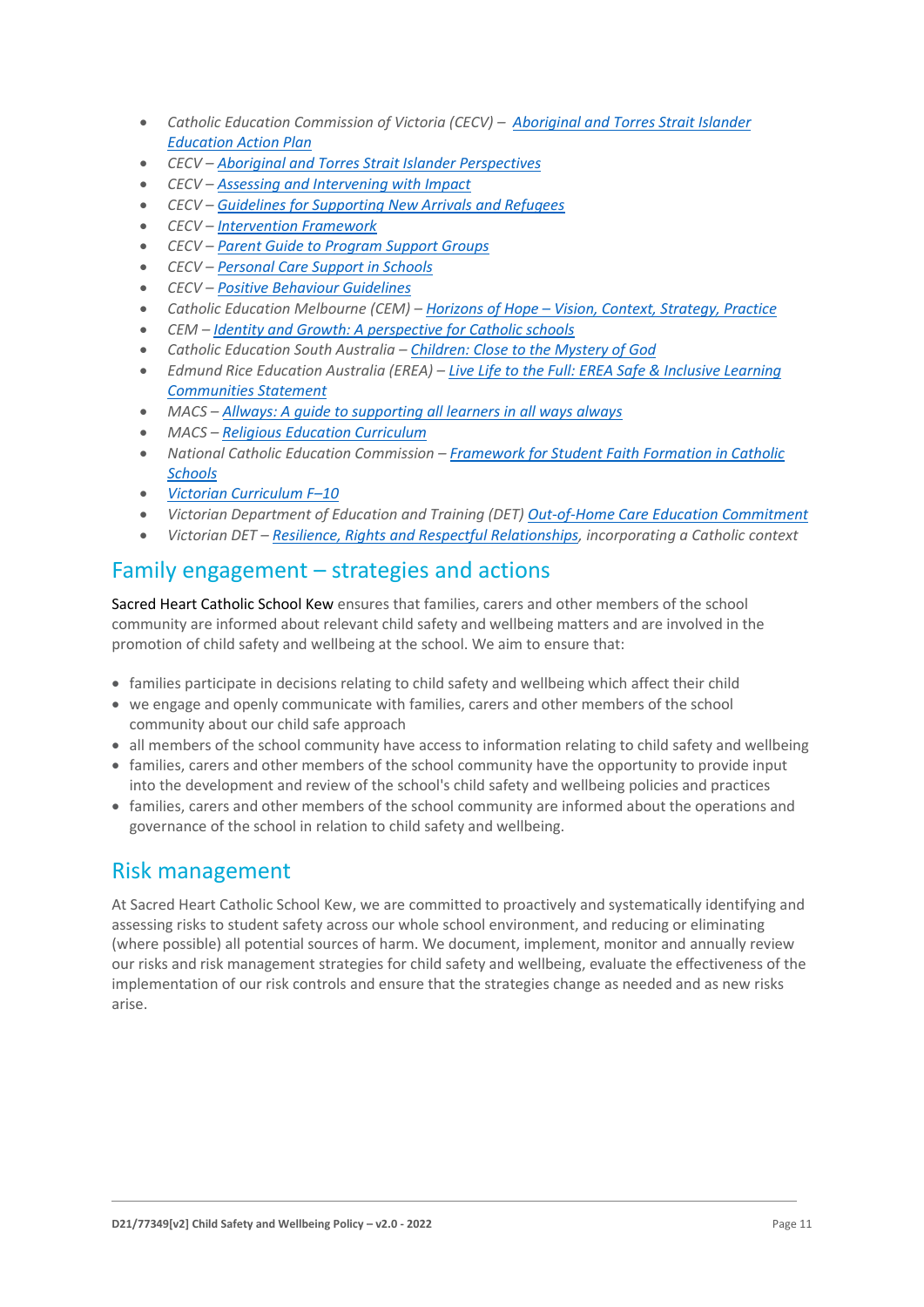At Sacred Heart Catholic School Kew, we are committed to proactively and systematically identifying and assessing risks to student safety across our whole school environment, and reducing or eliminating (where possible) all potential sources of harm. We document, implement, monitor and annually review our risks and risk management strategies for child safety and wellbeing, evaluate the effectiveness of the implementation of our risk controls and ensure that the strategies change as needed and as new risks arise. We have a Child Safe Team who meet regularly and oversee and review the implementation of all Child Safety matters at our school.

### Relevant legislation

- *Children, Youth and Families Act 2005* (Vic.)
- *Child Wellbeing and Safety Act 2005* (Vic.)
- *Worker Screening Act 2020* (Vic.)
- *Education and Training Reform Act 2006* (Vic.)
- *Education and Training Reform Regulations 2017* (Vic.)
- *Equal Opportunity Act 2010* (Vic.)
- *Privacy Act 1988* (Cth)
- *Public Records Act 1973* (Vic)
- *Crimes Act 1958* (Vic.) Three new criminal offences have been introduced under this Act:
- 1. [Failure to disclose offence:](https://www.justice.vic.gov.au/safer-communities/protecting-children-and-families/failure-to-disclose-offence#%3A~%3Atext%3DIn%202014%2C%20the%20law%20in%20Victoria%20was%20changed%2Coffended%20against%20a%20child%20under%2016%20in%20Victoria) Any adult who forms a reasonable belief that a sexual offence has been committed by an adult against a child under 16 has an obligation to report that information to police. Failure to disclose the information to police is a criminal offence.
- 2. [Failure to protect offence:](https://www.justice.vic.gov.au/safer-communities/protecting-children-and-families/failure-to-protect-a-new-criminal-offence-to#%3A~%3Atext%3DFailure%20to%20protect%3A%20a%20new%20criminal%20offence%20to%2Cfrom%20sexual%20abuse%20and%20exposure%20to%20sexual%20offenders) This offence will apply where there is a substantial risk that a child under the age of 16 under the care, supervision or authority of a relevant organisation will become a victim of a sexual offence committed by an adult associated with that organisation. A person in a position of authority in the organisation will commit the offence if they know of the risk of abuse and have the power or responsibility to reduce or remove the risk, but negligently fail to do so.
- 3. [Grooming offence:](https://www.justice.vic.gov.au/safer-communities/protecting-children-and-families/grooming-offence) This offence targets predatory conduct designed to facilitate later sexual activity with a child. Grooming can be conducted in person or online, for example via interaction through social media, web forums and emails.

### Related policies

#### **Catholic Education Commission of Victoria Ltd (CECV) guidelines**

- [CECV Guidelines on the Employment of Staff in Catholic Schools](https://www.cecv.catholic.edu.au/getmedia/0393d7fb-2fb9-4e48-a05e-56b703dd62eb/Employment-Guidelines.aspx)
- [CECV Guidelines on the Engagement of Volunteers in Catholic Schools](https://www.cecv.catholic.edu.au/Media-Files/IR/Policies-Guidelines/Volunteers/Guidelines-on-the-Engagement-of-Volunteers.aspx)
- [CECV Guidelines on the Engagement of Contractors in Catholic Schools](https://www.cecv.catholic.edu.au/Media-Files/IR/Policies-Guidelines/Staff,-Contractors,-Volunteers/Contractor-Guidelines.aspx)
- [CECV NDIS/External Providers: Guidelines for Schools](https://www.cecv.catholic.edu.au/getmedia/cec12bdf-5e03-4d3a-ac47-504fe084f415/NDIS-External-Providers-Guidelines.aspx?ext=.pdf)
- [CECV Positive Behaviour Guidelines](https://www.cecv.catholic.edu.au/getmedia/bc1d235d-9a98-4bb4-b3ac-84b50fa7c639/CECV-Positive-Behaviour-Guidelines_FINAL2.aspx?ext=.pdf)

#### **School policies**

- [Child Safety Code](https://www.shkew.catholic.edu.au/_files/ugd/09d245_292c09ed35d34de99e7cabe91b68a500.pdf) of Conduct
- [PROTECT: Identifying and Responding to Abuse](https://www.shkew.catholic.edu.au/_files/ugd/09d245_f429ecd42a354428acab3a90067c4a64.pdf)  Reporting obligations
- [Reportable Conduct Policy](Reportable-Conduct-Policy-v2-0-2022.pdf)

| Responsible director | Director, Learning and Regional Services |
|----------------------|------------------------------------------|
| Policy owner         | General Manager, Student Wellbeing       |